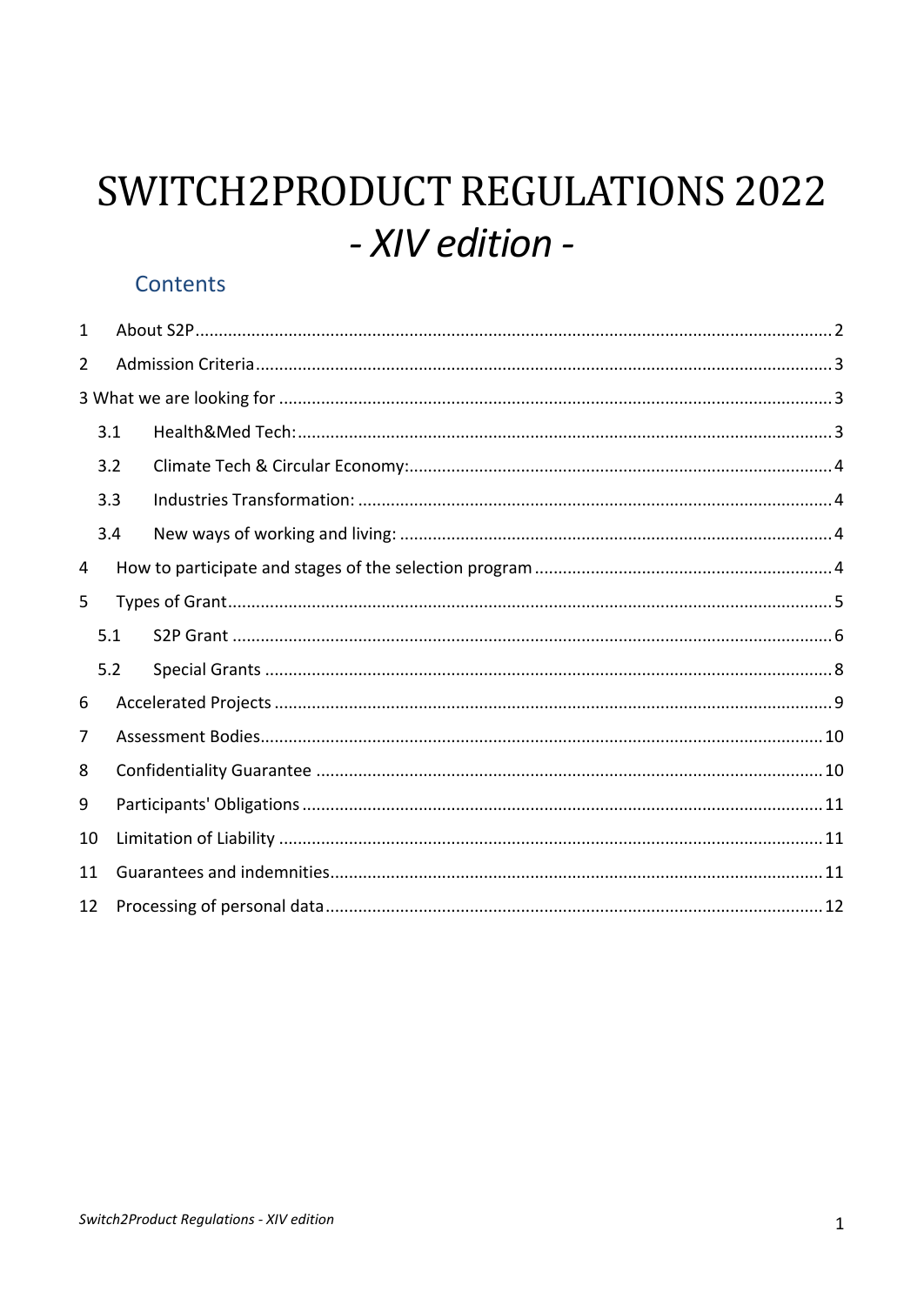## <span id="page-1-0"></span>**1 About S2P**

Switch2Product (hereinafter also referred to as "S2P" or the "Initiative") is the Innovation Program set up to promote the results of research activities and foster an entrepreneurial culture, encouraging and supporting the creation of innovative start-ups.

S2P is organized by PoliHub S.c.a.r.l. Società Benefit, the Innovation Park & Startup Accelerator of the Politecnico di Milano (hereinafter also "PoliHub"), the Technology Transfer Office of the Politecnico di Milano (hereinafter also "TTO") and Officine Innovazione of Deloitte Italia.

The Program is aimed at teams wishing to accelerate the technological and market validation of their projects in order to maximise their value and bring their start-ups to fruition.

The selected projects will be able to obtain:

- Access to a 6 (six) week pre-acceleration program that provides the fundamental knowledge to clearly describe one's project and identify possible market outlets;
- Access to a 4 (four) month acceleration course that provides participants with the basic skills to start a business and the methodologies to market validate their solution;
- A financial allocation of 30,000 euros (hereafter "Grant S2P") made available by the TTO of the Politecnico di Milano, dedicated to the funding of technology development and validation activities, which focuses on advancing the Innovative Solution on the TRL (Technology Readiness Level) scale, from the lower levels (2-3), typical of the laboratory context, towards higher levels (4-7), thus progressing from an idea to a working prototype, and then up to the industrial scale;
- A financial allocation of up to 30,000 euros (hereafter "Special Grant") made available by other companies and partner organizations (hereafter "Initiative Partners");
- Vouchers for the purchase of professional and technological services provided by partner companies and sponsors of the Initiative;
- Access to a network of mentors, industry experts and companies to validate their solutions:
- Access to meetings with investors belonging to the PoliHub network.

All terms and conditions for participation in the Initiative are governed by this document (hereinafter also the "Regulations").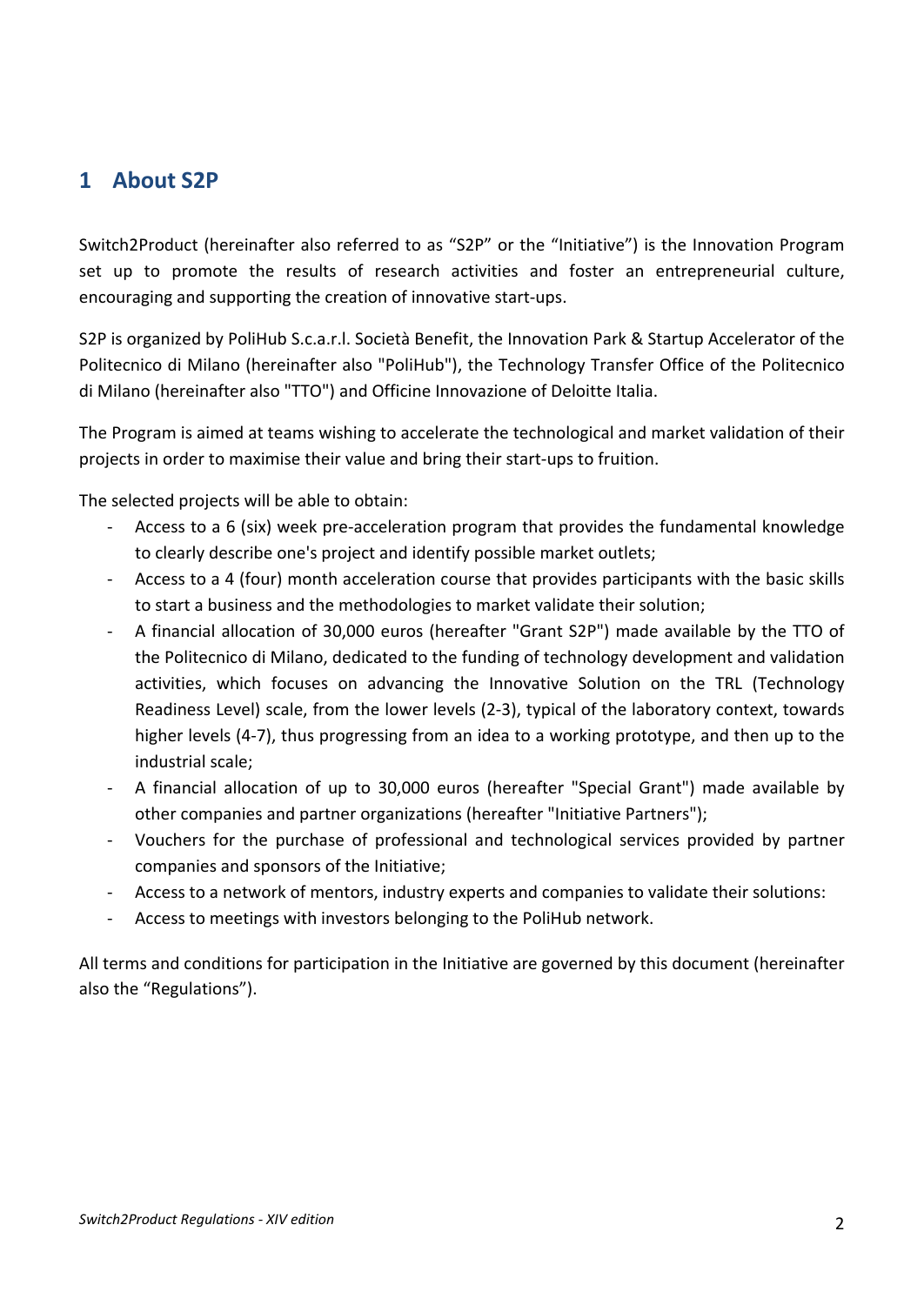## <span id="page-2-0"></span>**2 Admission Criteria**

In order to be admitted to S2P, it is required that at least one member of the Applicant Team belongs to the Politecnico di Milano or to one of the participating Research Partners; he or she must therefore meet at least one of the following criteria:

- Being an alumnus or student enrolled (three-year degree, master's degree, I and II level) at the Politecnico di Milano, Polimi Graduate School of Management (Master, MBA or EMBA) or POLI.DESIGN;
- Be a PhD student, researcher (including scholarship holders and research fellows), adjunct professor or professor at the Politecnico di Milano;
- Being an alumnus or student enrolled at other S2P-affiliated universities and/or research organizations.

The team must consist of at least two people (individual applications will not be considered).

In the case of applications from incorporated companies, it is required that at least one of the partners in the corporate structure meets the admission criteria described above.

All applicants, at the time of registration, must be of legal age and, in the case of non-EU citizens, in possession of a valid residence permit.

## <span id="page-2-1"></span>3 **What we are looking for**

New business ideas, innovative solutions, new technologies and original scientific inventions that, by means of an advanced technology transfer pathway, can be enhanced through the creation of new start-ups/spin-offs.

S2P intends to reward and support the best innovative projects both in the Deep Tech sectors (AI, Data Science, Machine learning; Cybersecurity; Blockchain; Photonics; Electronics, IoT, Sensors; Advanced Materials; Robotics & Automation; Drones & Aerospace; Quantum Computing; Biotech & Healthcare; AR & VR), and in other High Tech and digital innovation sectors.

S2P has set up four categories, divided into sub-categories, to submit applications:

#### <span id="page-2-2"></span>3.1 Health&Med Tech:

We are looking for technologies, products or ideas that harness applications of knowledge and skills organized in the form of devices, medicines, vaccines, procedures and systems developed to solve a health problem and improve the quality of life.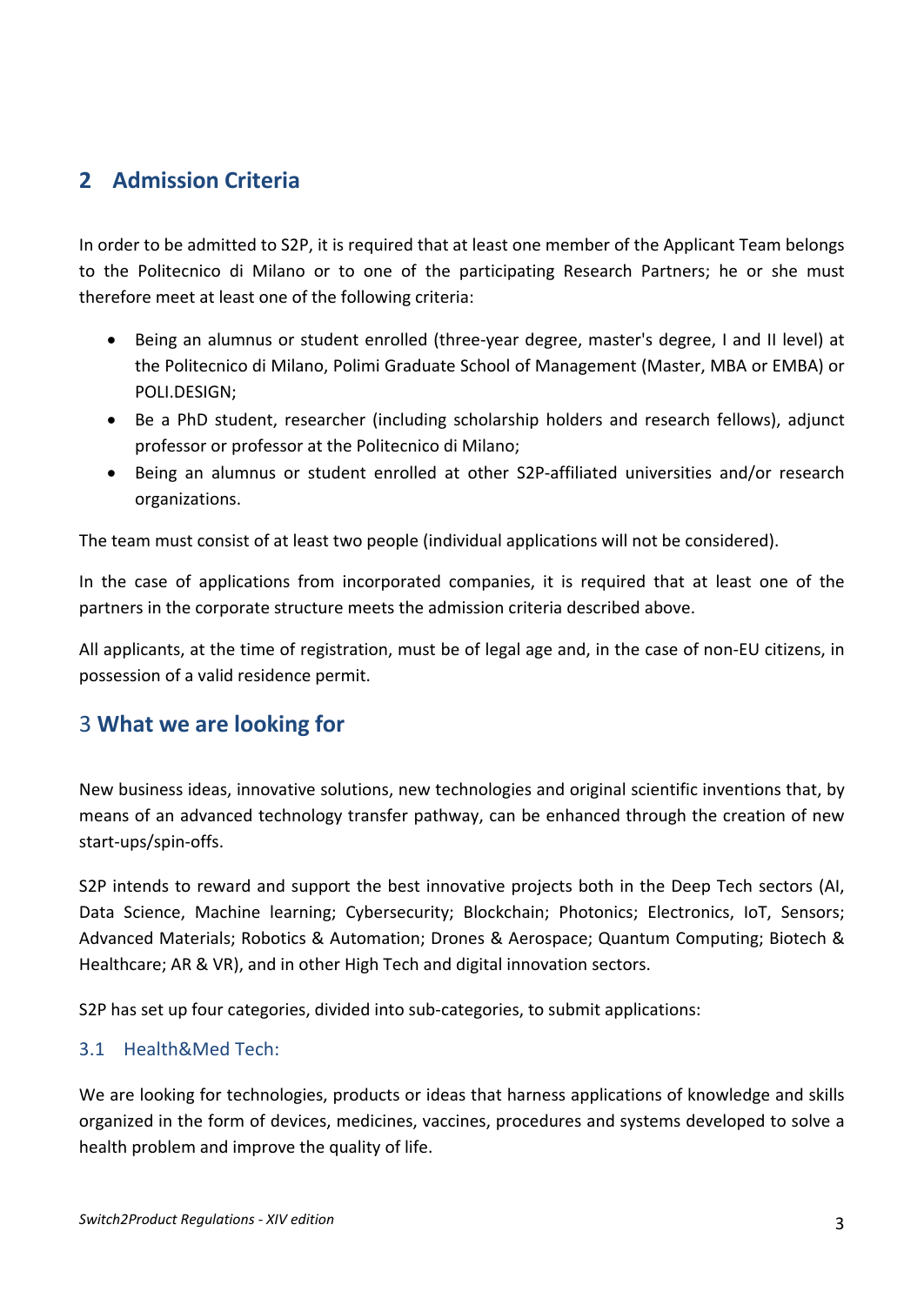#### <span id="page-3-0"></span>3.2 Climate Tech & Circular Economy:

We are looking for any type of technology, product or business idea that mitigates the impact and increase of global greenhouse gas emissions (i.e. Climate Tech) or that increases the performance, productivity and/or efficiency of production while minimising its negative impacts on the environment (i.e. Cleantech), harnesses or utilises energy generated from natural resources such as sunlight, wind or water (i.e. Green Energy) or is based on the principle of avoiding waste and pollution, keeping products and materials in use, and regenerating natural systems (i.e. Circular Economy).

#### <span id="page-3-1"></span>3.3 Industries Transformation:

We are looking for any type of technology, product or business idea that implements advanced production techniques to communicate, analyse and use information to drive further action in production, the movement of goods and people, and the facilitation of information exchange.

#### <span id="page-3-2"></span>3.4 New ways of working and living:

We are looking for any type of technology, product or business idea that brings about cultural, organizational, social, creative and managerial changes and that incorporates the application of digital technology in all aspects of human society.

## <span id="page-3-3"></span>**4 How to participate and stages of the selection program**

Participation in S2P is free of charge.

You can submit your project by filling in an online form, available at [www.s2p.it,](http://www.s2p.it/) no later than **15 July, 2022, 11:59 pm CEST**. [\(https://applications.s2p.it/en/login\)](https://applications.s2p.it/en/login).

#### **By 19 September 2022: evaluation and selection of projects approved for the S2P pathway**

By 19 September 2022, the Technical Selection Committee shall identify up to 90 (ninety) projects (hereinafter referred to as "*Selected Projects*"), following an evaluation of the information provided and interviews with the applicants.

Selected Projects will be invited to participate in the "*Idea Development & Pitch*" workshop scheduled for **22 September 2022**.

#### **3-6 October 2022: evaluation and selection of projects approved for pre-acceleration.**

The Selected Projects through to the next phase will be selected from 3 to 6 October 2022, with the Applicant Teams presenting their projects before an **Institutional Jury**, in compliance with the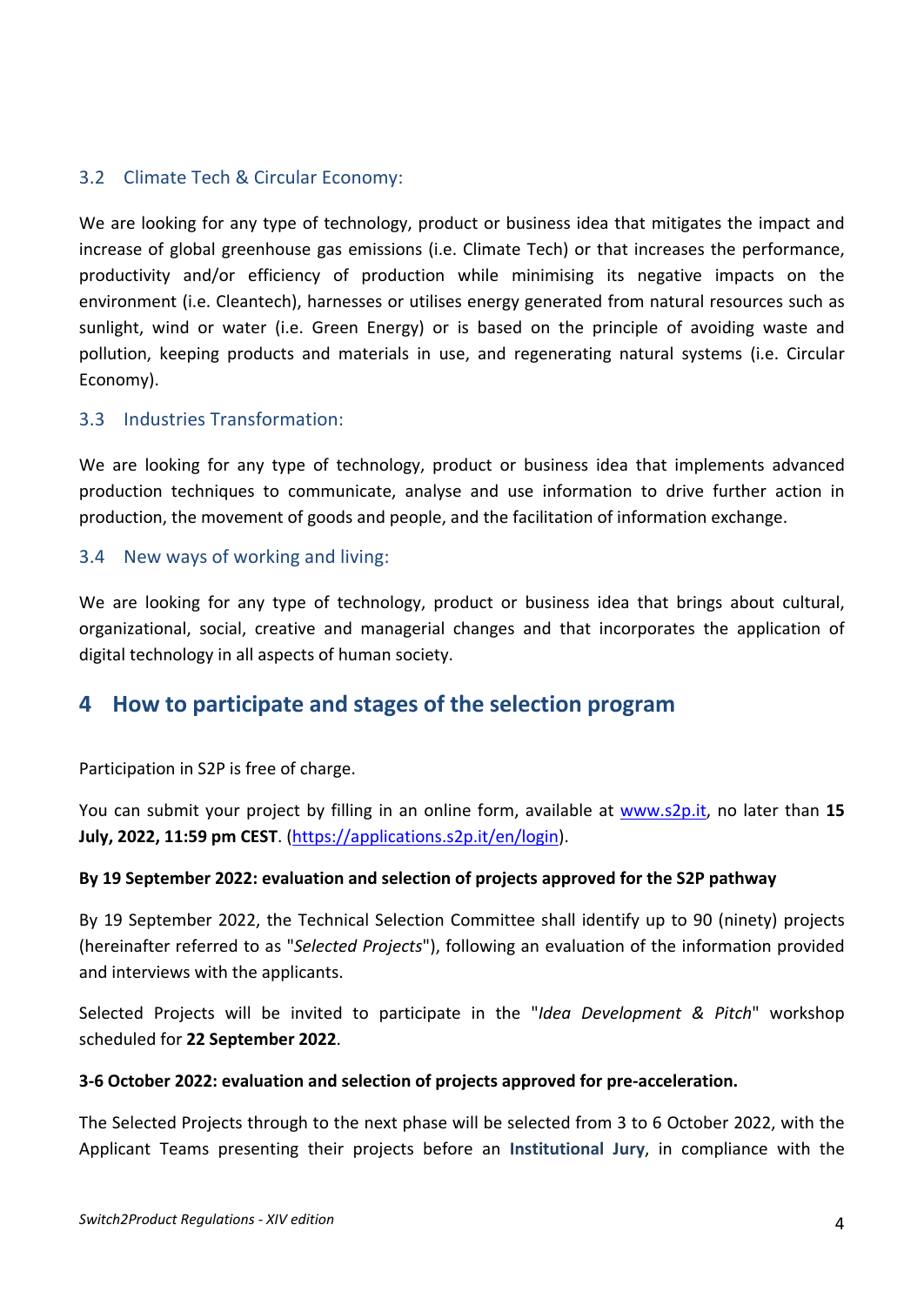confidentiality policy concerning the information submitted.

#### **From 17 October to 25 November 2022: Pre-Acceleration Program/ Innovation Boost Program**

Projects selected for this stage will take part in a 6 week pre-acceleration program that provides the fundamental knowledge to clearly describe one's project and identify possible market outlets.

#### **28 and 29 November 2022: evaluation and selection of finalist projects**

On 28 and 29 November 2022, all Applicant Teams through to this stage will present their projects to the Institutional Jury, which will select up to a **maximum of 25 (twenty-five)** Finalist Projects.

The concluding presentation sessions will be organized privately and in such a way as to ensure that the confidentiality of the information disclosed is maintained.

Using the feedback gathered throughout the process, the Institutional Jury, with the collaboration of partner companies and sponsors, will help identify the Winning Projects to which the Grants will be awarded. At the same time as the Institutional Jury, PoliHub, after further discussion with the Applicant Teams of the Finalist Projects, will assess which of them may be invited to participate in the acceleration program (hereinafter "Accelerated Projects"), after which they may be considered for possible development support services provided by the Initiative partners or for an incubation pathway at PoliHub.

The Winning Projects will be announced **by 16 December 2022** at an event open to the public and the press.

#### **Acceleration program**

As of January 2023, projects that PoliHub has invited to participate in the 4-month acceleration program organized by PoliHub will be able to enrol by accepting the conditions set out in these specifications.

Initiative activities and events may be carried out in person or remotely, in accordance with the applicable Covid-19 rules. Any changes to the stages described below will be communicated in good time during the program itself.

# <span id="page-4-0"></span>**5 Types of Grant**

The grants, i.e. financial contributions to development, consist of the payment of 30,000 euro; they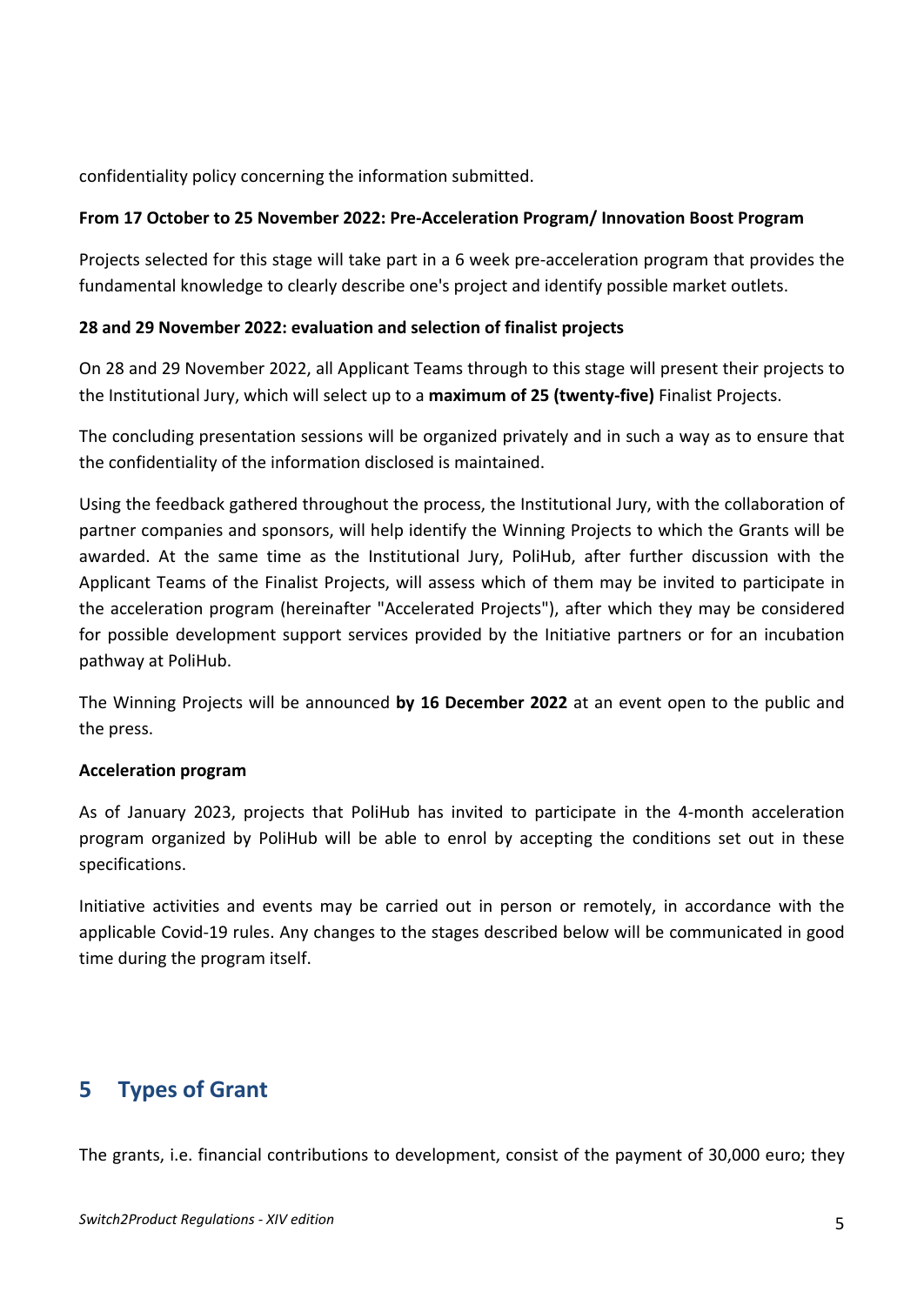will be provided by the Politecnico di Milano and the Initiative Partners and will be defined as follows:

- 1. **S2P Grant**, provided by the Technology Transfer Office (TTO) of the Politecnico di Milano and intended only for projects submitted by professors, researchers, PhD students and students belonging to the Politecnico di Milano who have an existing working relationship with the University.
- 2. **Special Grants**, provided by Initiative Partners and intended for any participant who meets the admission criteria.

Grants are neither exchangeable nor convertible, as participants may not request their exchange in any form whatsoever.

This initiative falls within the exclusion cases referred to in art. 6, letter a) of Italian Presidential Decree No 430/2001.

#### <span id="page-5-0"></span>5.1 S2P Grant

At the end of the selection process, the Winning Projects will have access to an amount, made available by the Technology Transfer Office (TTO) of the Politecnico di Milano, equal to 30,000 euros for the 2022 edition and to be spent within 12 months of the assignment.

The relationship between the Politecnico and the Winning Projects will be mediated according to the following rules:

- S2P Grants will be awarded to Applicant Teams composed of at least one member with an existing relationship with the Politecnico di Milano (lecturer, permanent researcher or contract researcher) and the amount will be provided by the Technology Transfer Office (TTO) of the Politecnico di Milano, which will make it available to the winners according to a schedule agreed upon with the TTO.
- In the event that the Applicant Team consists exclusively of students and there are no existing relations with the Politecnico, the S2P Grant shall be paid, net of the applicable tax deductions by law, directly to the beneficiaries and its use shall be restricted to the sole purposes of the competition described below. In this case, the S2P grants will be paid out no later than **4 (four) months after** the beneficiary is announced and no later than 4 months after the acceptance of the grant.
- The S2P Grant is restricted to use for competition purposes only, based on specific development plans shared with the Technology Transfer Office (TTO) and PoliHub;
- These plans may include expenses for:
	- support in the development/validation of technology or innovation beyond the laboratory setting, i.e. increase in TRL;
	- creation of prototypes and Proof of Concept (POC);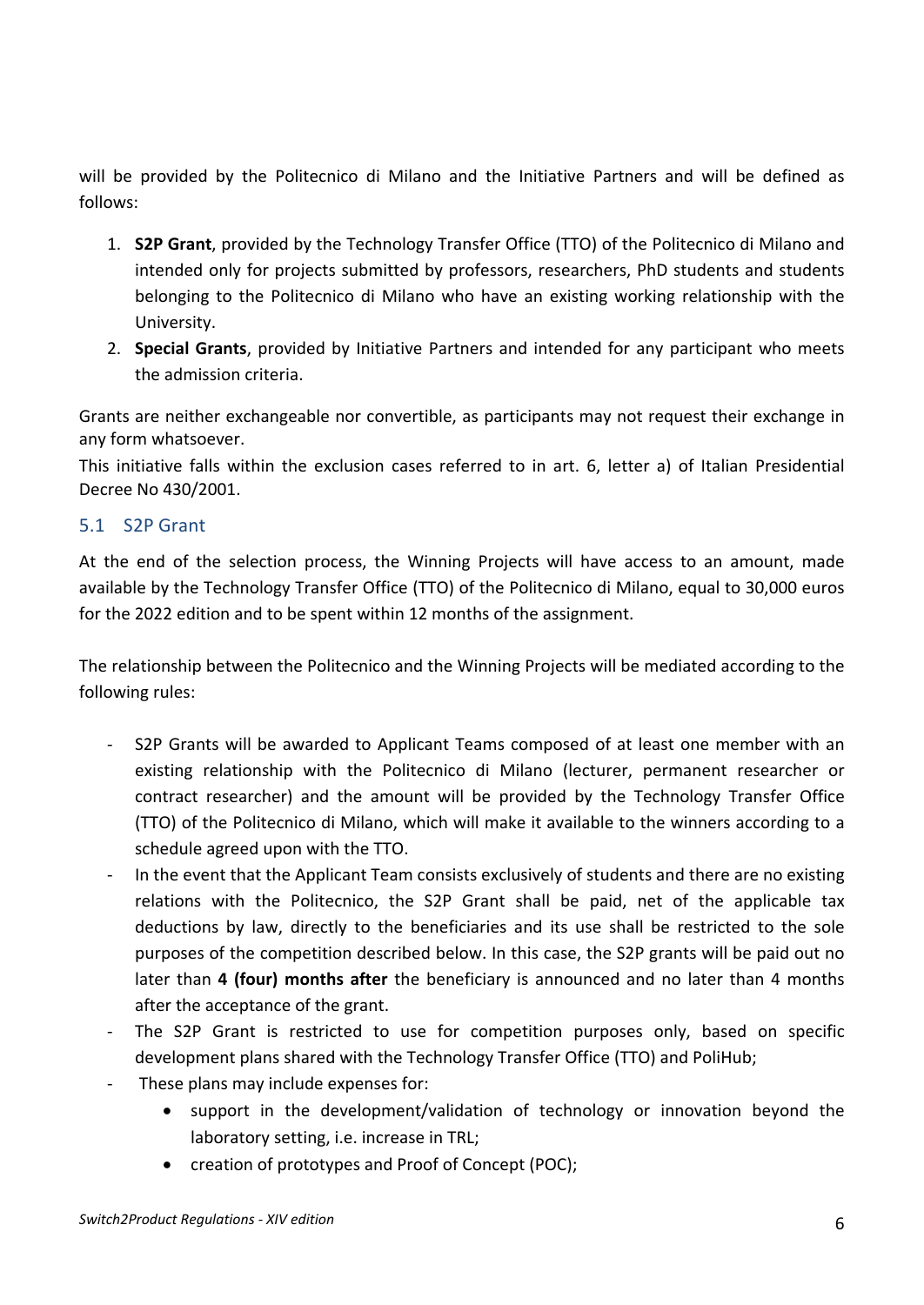- experimental tests/field trials;
- purchase of materials, services and external specialist consultancy;
- Recruitment of staff, whether employed or not, dedicated to the project.
- The awarding of the S2P Grant is conditional upon naming Politecnico di Milano as the owner of the innovative idea, which, without prejudice to the moral rights of the authors, shall ensure its protection through the forms envisaged by the Politecnico di Milano Industrial Property Regulations. In addition to the S2P Grant, the Politecnico di Milano will bear the costs of filing the patent applications.
- In line with the Industrial Property Regulations of the Politecnico di Milano, the University shall pay the inventors of the protected ideas in which the S2P Grant is invested 60% (sixty per cent) of all proceeds arising from exploitation operations (licensing) net of deductions and compensation for expenses incurred in filing the patent.
- In the case of Applicant Teams consisting of persons belonging both to Politecnico di Milano and to the Research Partners, the intellectual property shall be protected and valued according to the shares of ownership. The S2P Grant will be paid out by the entities involved according to their share of ownership, subject to verification of the use of the Grant for S2P purposes.
- For Applicant Teams which envisage the involvement of partners external to Politecnico di Milano and/or Research Partners, who are co-owners of the invention, and therefore of the patent, the S2P Grant shall be awarded only on condition that the co-owners accept the possibility for Politecnico to be reimbursed the value of the S2P Grant from the proceeds deriving from the exploitation of the patent.
- It is understood that, in the case of innovations that have already been patented, or are protected by other forms (software and/or copyright), S2P Grants may only be awarded on projects relating to innovations owned or co-owned by Politecnico di Milano.
- S2P Grants can be combined both with access to the acceleration program and with Special Grants made available by Initiative Partners (see 5.2).
- If it is verified ex post that the requirements for the Grant are not met, the Grant will not be paid out.
- Please note that access to the S2P Grant provided by the Technology Transfer Office (TTO) of the Politecnico di Milano is not an obligation for the Applicant Teams, but a matter of their own discretion.
- The payment of the S2P Grant is subject to team members signing the "S2P GRANT ACCEPTANCE FORM".

The awarding of these Grants will be decided, with the help of the Institutional Jury, at the sole discretion of the Technology Transfer Office (TTO).

Research Partners may similarly make available a specific amount for the funding of grants pertaining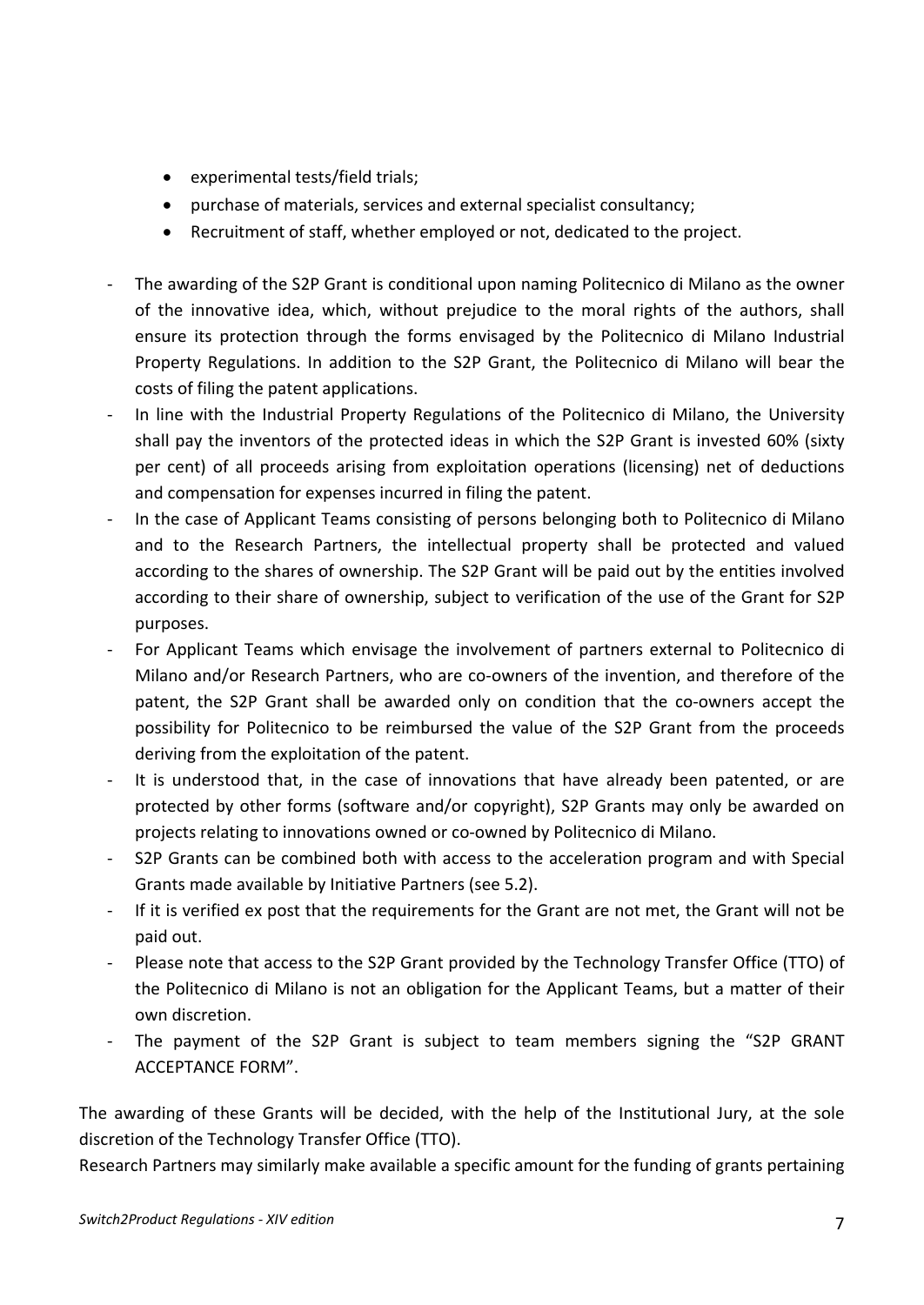to their own organization and governed by similar provisions.

#### <span id="page-7-0"></span>5.2 Special Grants

Projects that capture the themes of strategic interest proposed by the Initiative Partners, and that are selected by them, will have access to additional development support services.

The value of the Special Grants for the 2022 edition may amount up to 30,000 euros (thirty thousand), with a total value of the award to be defined on the basis of the allocation decided by the Partners themselves.

The relationship between the Partners and the Winning Projects will be mediated according to the following rules:

- The Initiative Partners are represented in the Institutional Jury with one or more contact persons who will sign confidentiality agreements to guarantee the confidentiality of the projects;
- If the beneficiaries have an existing relationship with the Politecnico di Milano, the Special Grant will be transferred by the Partner to the Politecnico di Milano and administered by the Technology Transfer Office (TTO) on behalf of the Applicant Team;
- If the beneficiaries do not have an existing relationship with Politecnico di Milano (by way of example, students, Polimi Graduate School of Management students, Poli.Design students and alumni) the Special Grant will be paid out as follows:
	- $\circ$  It will be paid, net of applicable statutory tax deductions, directly to the beneficiary natural persons or to the newly incorporated company within and no later than 12 (twelve) months from the award and/or acceptance of the grant;
	- o The legal entity must take the form of a corporation (S.r.l. limited liability company or S.p.a. - joint stock company) and must have at least one operational unit on that date;
	- o One of the founding partners of this newly established company must be at least one person from the Politecnico di Milano or one of the Research Partners participating in the Initiative;
	- $\circ$  The payment of the grant is also subject to the submission to PoliHub of the company title deed and current account heading by the end of the 12th month following the award and/or acceptance of the grant.
- The Special Grant is intended to cover expenses related to the technological and business advancement of the project (e.g. POC implementation, TRL increase, technology validation, possible hiring of dedicated project staff) towards the establishment of a start-up, based on specific development plans agreed with both Participating Teams and Partners.
- The intellectual property of the projects that have a relationship with the Politecnico di Milano (professors and researchers) will be registered in its name; any licensing or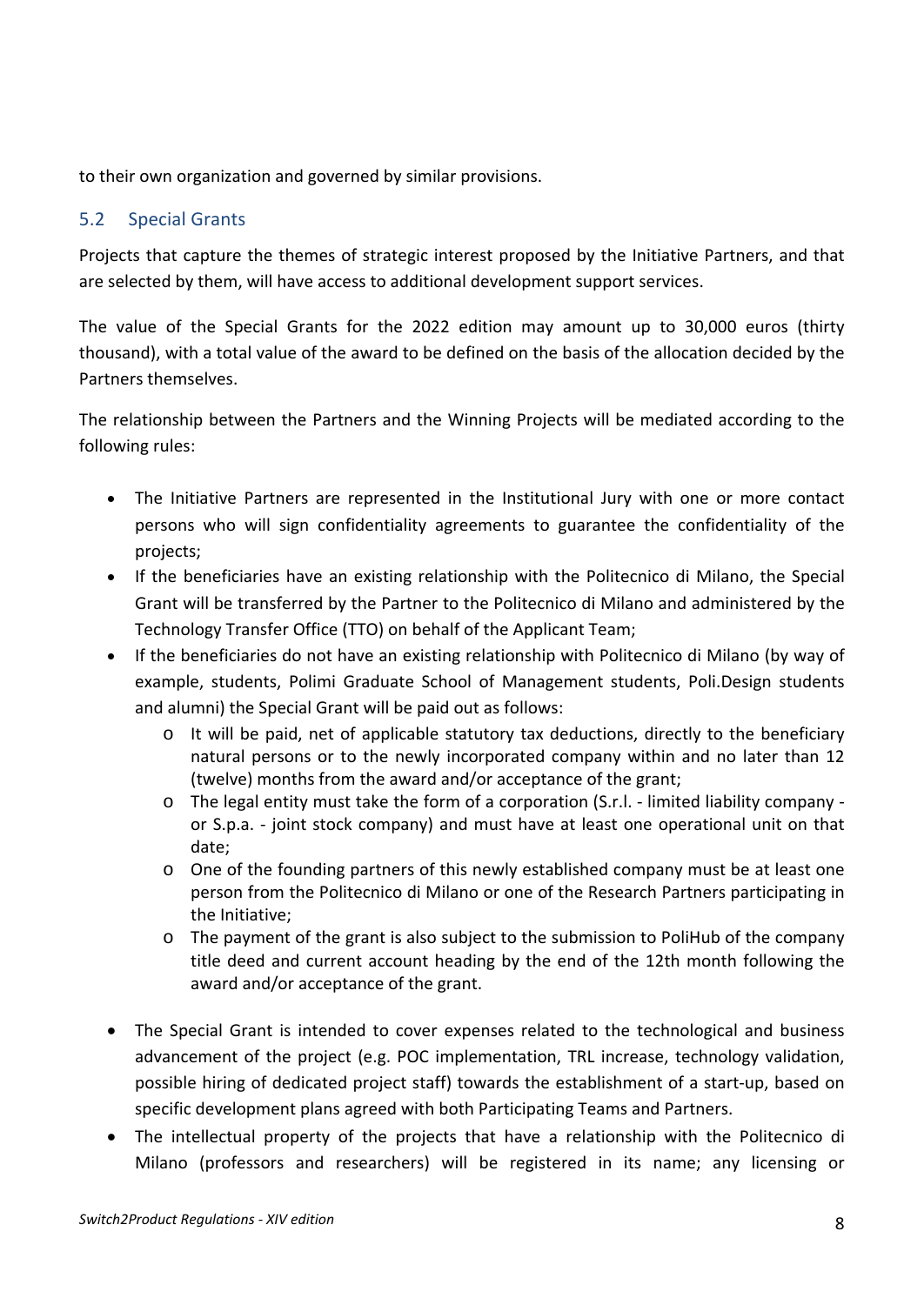assignment agreements will be negotiated at the end of the acceleration program with the Initiative Partners;

- The intellectual property of projects that do not have a relationship with the Politecnico di Milano (students and alumni) will be registered in the name of the applicants themselves;
- During the acceleration process, the Initiative Partners will be facilitated in interacting with the accelerated and awarded Applicant Teams in order to develop collaborations and joint technology or business development activities;
- In order to access the Special Grants provided by the Initiative Partners, the Applicant Teams pledge as of now not to negotiate agreements or collaborate with competitor companies of each Partner for the duration of the S2P acceleration program.

# <span id="page-8-0"></span>**6 Accelerated Projects**

During the announcement of the Winning Projects, Accelerated Projects will be identified and invited to participate in a 4-month acceleration pathway organized by PoliHub.

The goal of the acceleration pathway is entrepreneurial and technological development through a project growth plan aimed at consolidating the Applicant Team, defining the market, prototyping and product development, defining the business model, defining the entrepreneurial and technical development roadmap, accessing financing, etc.

Access to the acceleration program is independent of and unrelated to the awarding of grants under point 5.

It should also be noted that the invitation to participate in the acceleration pathway will be decided, with the help of the Institutional Jury, at the sole discretion of PoliHub.

Access to the acceleration program for Invited Projects will be subject to the signing of an agreement with PoliHub aimed at acknowledging the contribution offered by PoliHub in supporting the project and the Applicant Teams in the various stages of growth, from the start of the acceleration pathway to the establishment of the company and raising of capital.

Following the acceleration pathway, some of the Accelerated Projects may receive further support from the Initiative's partners and sponsors, either through the provision of technological and/or professional services, or by means of further financial contributions, or be included in an incubation process at PoliHub.

Furthermore, Initiative Partners will be able to make specific acceleration pathways available to Accelerated Projects in combination with the one developed by PoliHub, during which training activities on specific areas of interest, corporate mentorship, in-company POC development, etc. can be organized, for example, with the aim of further enhancing the potential offered by Initiative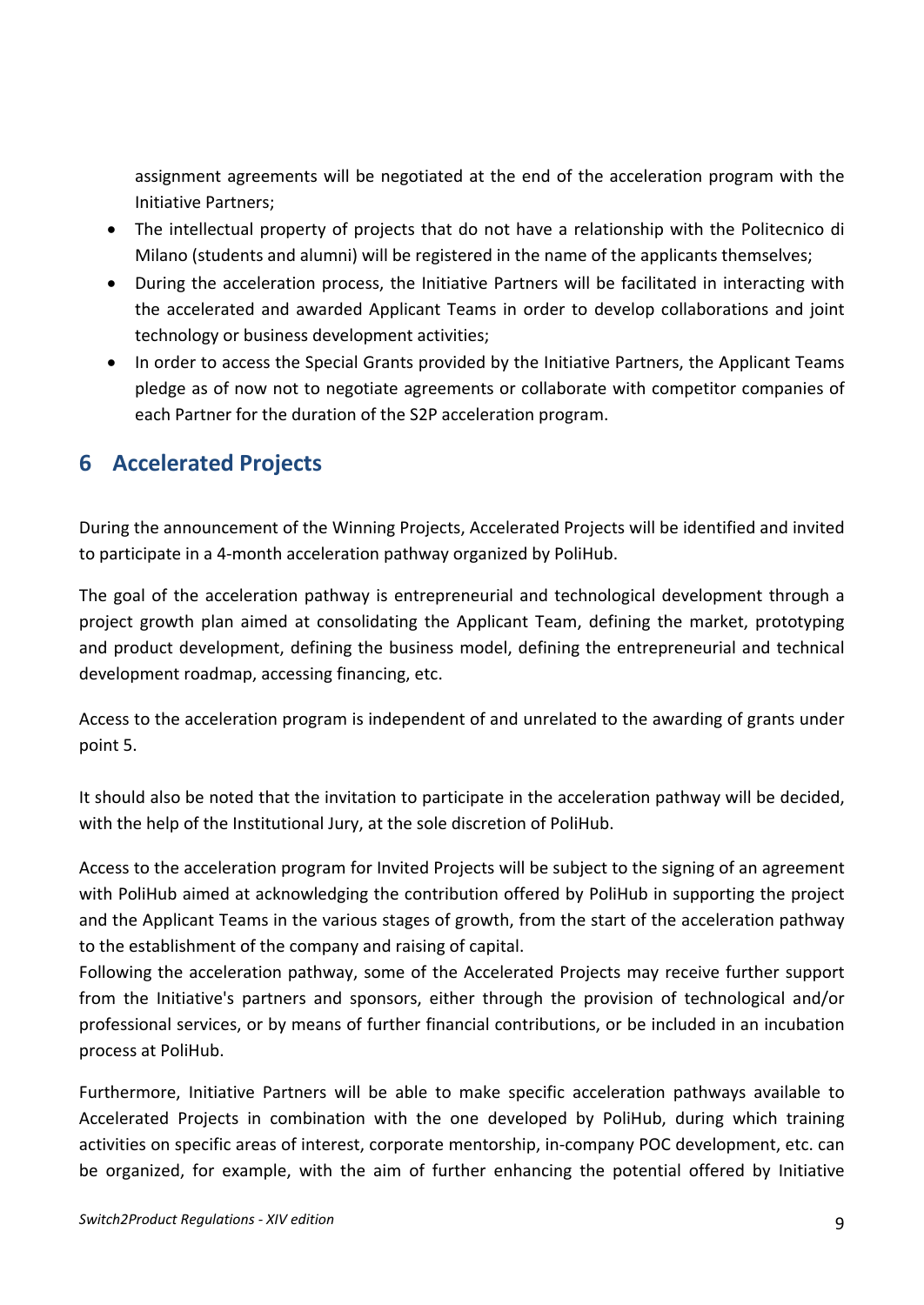Partners for Accelerated Projects.

Access to the acceleration program is neither exchangeable nor convertible, as participants may not request its exchange in any form whatsoever.

## <span id="page-9-0"></span>**7 Assessment Bodies**

The project selection and evaluation phase will be entrusted to a Technical Selection Committee made up of the Technology Transfer Office (TTO) of Politecnico di Milano, PoliHub and representatives of Politecnico di Milano and Officine Innovazione of Deloitte Italia.

The Finalist and Winning Projects will be selected at private meetings by an Institutional Jury, consisting of representatives of the Initiative Partners and various experts from the worlds of industry, venture capital and intellectual property protection, who will assess the participants' projects independently and at their own discretion for the purpose of awarding the development grants.

The work of the Institutional Jury, which will operate on the basis of its expertise, is confidential and its decisions to identify the winners of the award categories are final.

The criteria used to evaluate projects are:

- Originality and innovativeness of the proposals
- Technical and economic feasibility of the proposals
- Target market potential
- Technical and business skills in the Applicant Team
- Quality and completeness of documentation

The Participants expressly agree and declare that they do not object to the composition of the Institutional Jury and the Technical Selection Committee, the decision-making process or the decision taken by these bodies on a discretionary basis at any stage and which must be considered unchallengeable.

## <span id="page-9-1"></span>**8 Confidentiality Guarantee**

Both at the project gathering stage and at the time of evaluation, the members of the Technical Selection Committee and the Institutional Jury act in good faith, respecting the confidentiality of information provided by participants and good professional practice. All documentation submitted to participate in S2P remains the property of the authors, who may protect their inventions and ideas in the forms permitted by law. PoliHub, the TTO and Officine Innovazione of Deloitte Italia together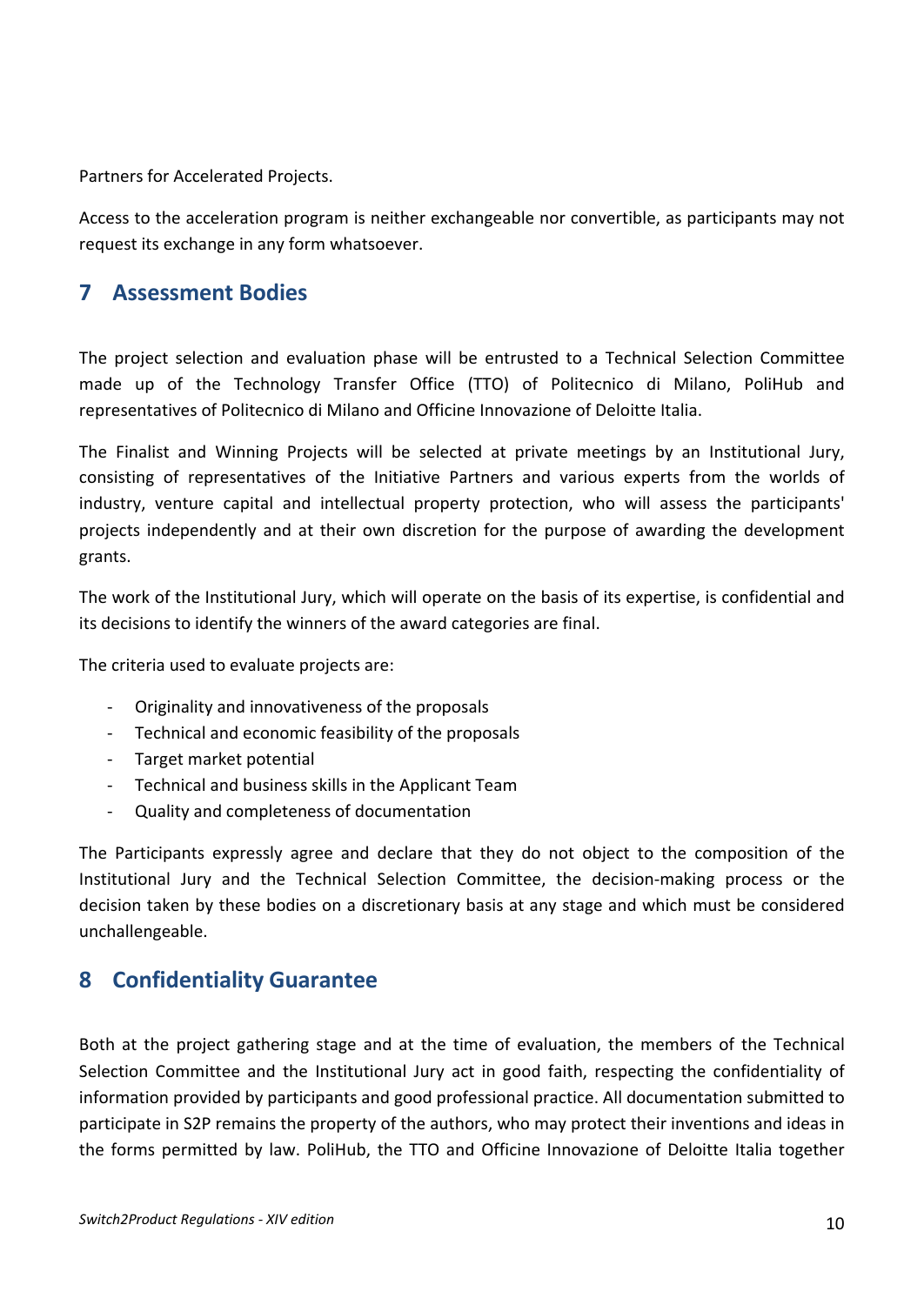with the Technical Selection Committee and the Institutional Jury shall in no way be liable for the protection of the relevant copyright or invention rights.

### **Material submitted for participation in S2P will not be returned and all information contained therein will be treated in strict confidence.**

The Organizers, the Technical Selection Committee and the Institutional Jury are exonerated from all liability for any disputes that may arise concerning the originality and authorship of the project, parts of the project or any limitations on the project by third parties.

## <span id="page-10-0"></span>**9 Participants' Obligations**

By submitting their application and the documents required for participation in the evaluation process, participants declare that the information provided is true and that any decision made by the Technical Selection Committee will be unconditionally accepted.

Applications can be prepared in Italian or English.

Any missing information may result in exclusion from the evaluation process, with no possibility of appeal.

In the event of false declarations, this will result in exclusion from the selection process, the revocation of any services offered, and the return of development grants and services paid.

# <span id="page-10-1"></span>**10 Limitation of Liability**

In view of the procedures for participation in S2P, the Organizers accept no responsibility for any technical, hardware or software malfunctions, interruptions in network connections, failed, incorrect, inaccurate, incomplete, illegible, damaged, lost, delayed, misdirected or intercepted user registrations, or for participant registrations that for any reason are not received, electronic or other communications that are delayed, or for other technical problems related to the registration and uploading of content within this Initiative.

## <span id="page-10-2"></span>**11 Guarantees and indemnities**

S2P participants ensure that the content submitted:

- does not contain material that infringes the rights, positions or claims of third parties (with reference to copyright and industrial property law and other applicable laws or regulations);
- does not contain material that is unlawful, prohibited by law or contrary to these